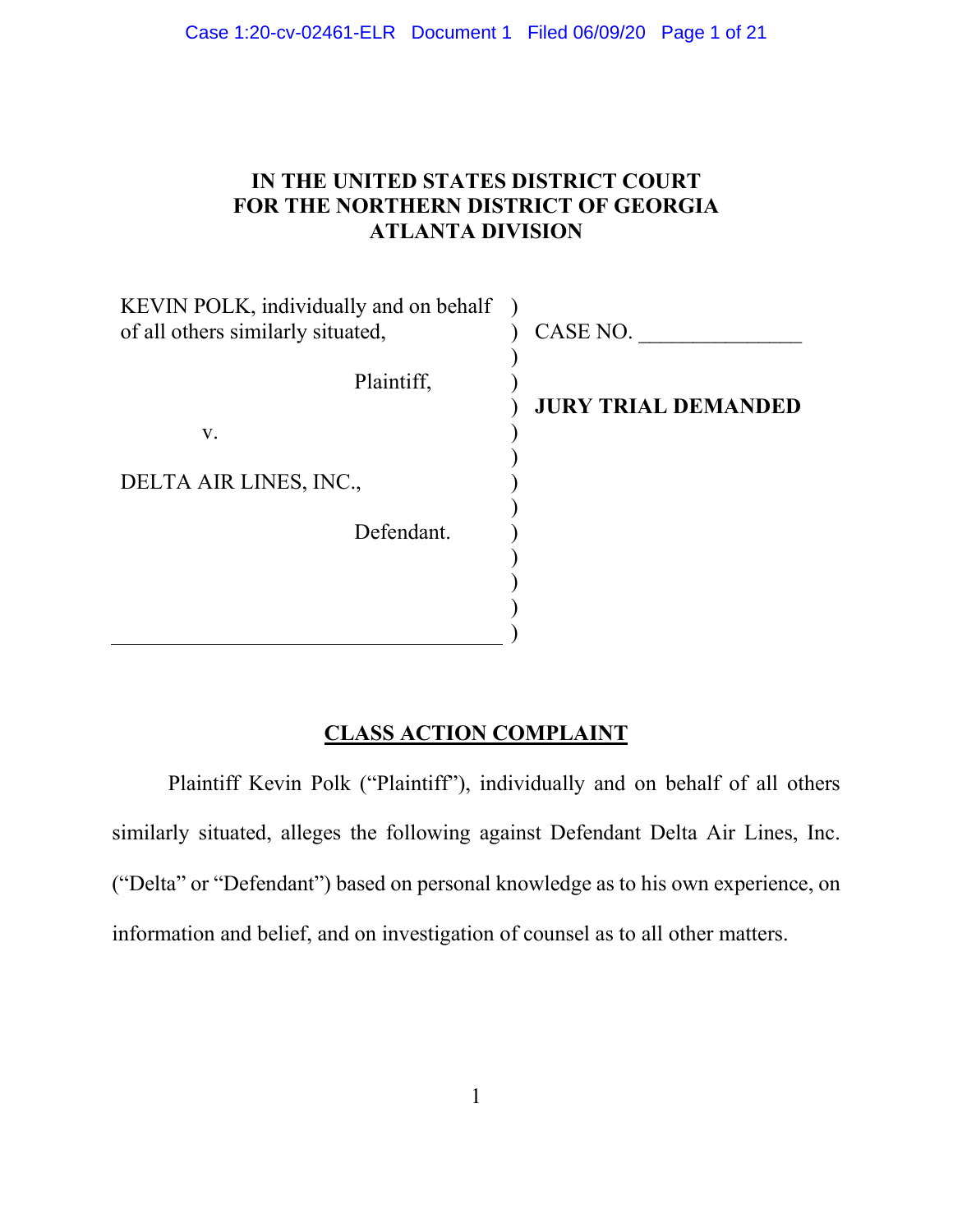## **NATURE OF THE ACTION**

1. In the midst of the greatest public health and economic crisis in living memory, Defendant, one of the world's largest passenger air carriers, has sought to shift its losses onto its innocent passengers, furthering the financial hardship endured by people across the country.

2. Each of Defendant's airfare tickets encompasses a contractual agreement between it and its passengers. That agreement gives passengers the right to a refund if their flight is cancelled.

3. With mounting cancellations due to the Covid-19 pandemic, Defendant has sought to refrain from paying out the refunds for cancelled flights to which its passengers are entitled.

4. Plaintiff brings this action on behalf of himself and a class of similarly situated individuals who were deprived of refunds for cancelled flights.

5. Defendant has quietly sought to force its passengers to endure the financial losses that its own contract created for it in the entirely foreseeable scenario that world occurrences would disrupt the domestic travel industry.

6. Defendant's uniform conduct is equally applicable to the class. Plaintiff brings this class action against Defendant for breach of contract and seeks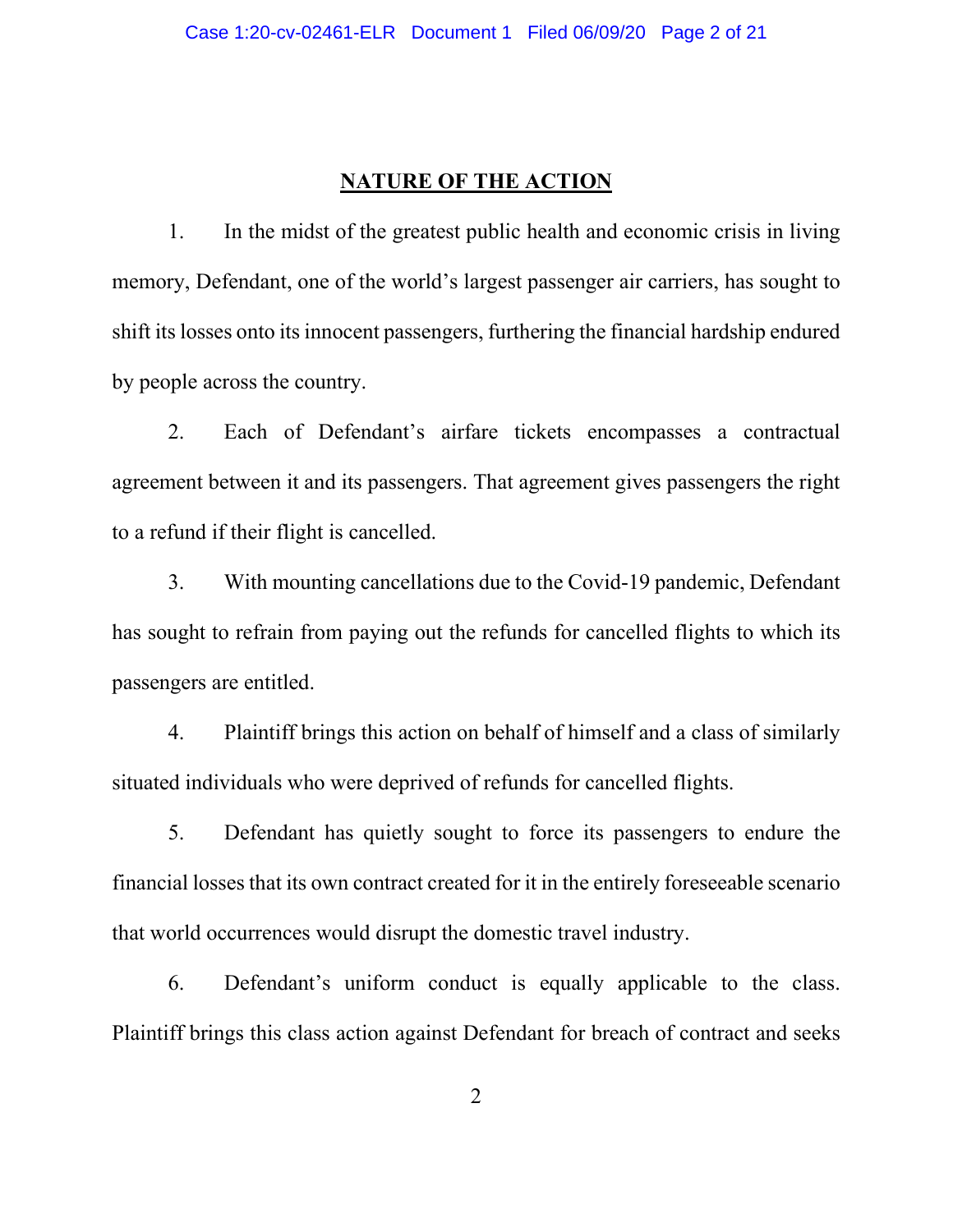an order requiring Defendant to, among other things: (1) refrain from issuing travel credits in lieu of refunds to any Class member who has not requested travel credits; and (2) pay damages and/or restitution to Plaintiff and Class members.

# **JURISDICTION AND VENUE**

7. This Court has subject matter jurisdiction pursuant to 28 U.S.C. § 1332, as amended by the Class Action Fairness Act of 2005, because the matter in controversy exceeds \$5 million, exclusive of interest and costs, and is a class action in which some members of the Class are citizens of states different than Defendant. *See* 28 U.S.C. § 1332(d)(2)(A).

8. Venue properly lies in this district pursuant to 28 U.S.C.  $\S$  1391(a)(2) because, as noted above, a substantial part of the events and/or omissions giving rise to the claims occurred, in part, within this district.

## **PARTIES**

9. Plaintiff Kevin Polk is a resident and citizen of Morristown, Tennessee.

10. Defendant Delta Air Lines, Inc. is a foreign corporation organized under the laws of Delaware with its principal place of business at 1030 Delta Blvd., Atlanta, Georgia 30354.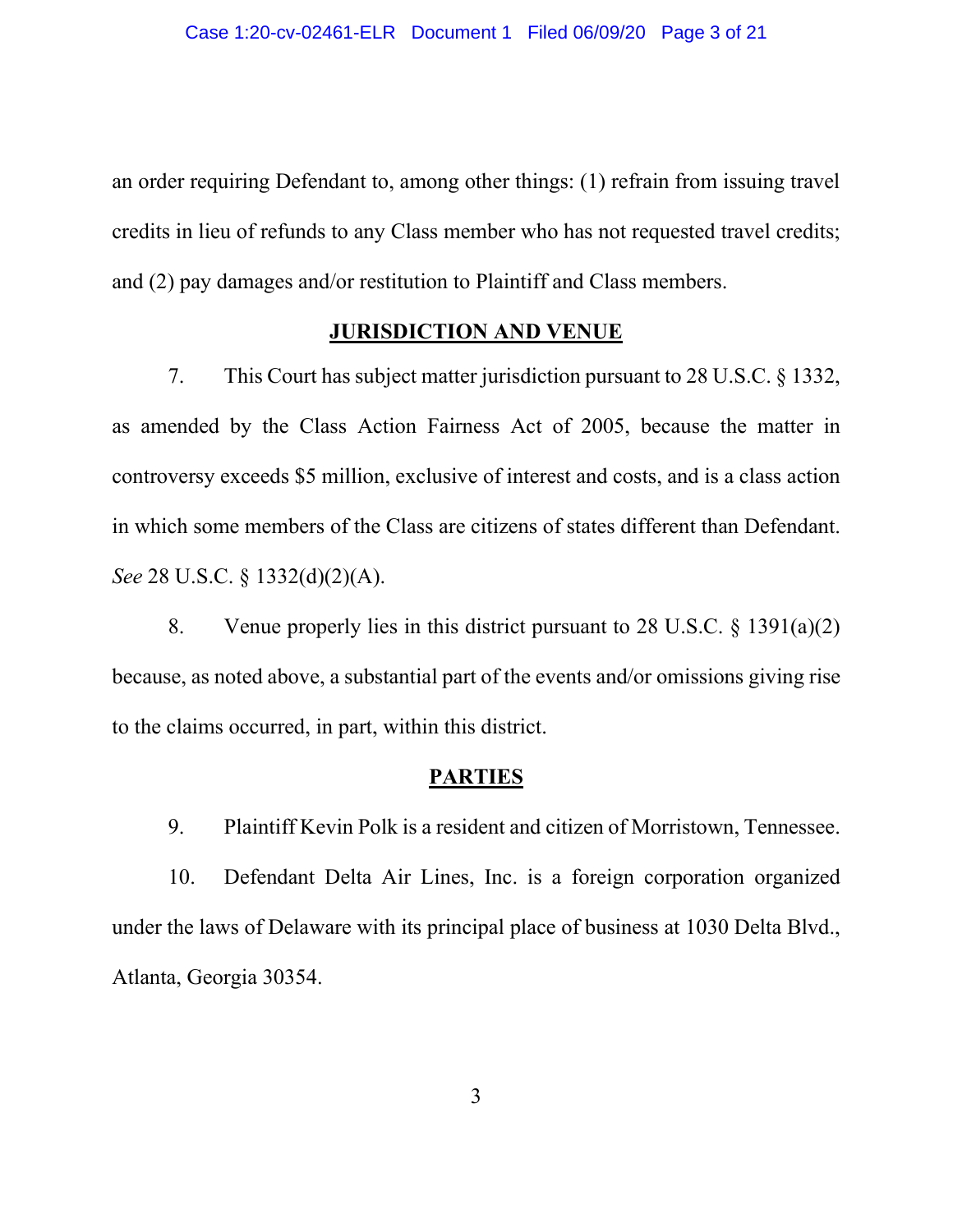### **FACTUAL ALLEGATIONS**

11. Delta touts itself as the "world's most valuable airline brand."[1](#page-3-0) According to Delta, it serves over 200 million customers every year. It operates over 5,000 daily flights to more than 300 destinations in over fifty countries and has as many as 15,000 affiliated departures a day through its global partners.

12. Delta generates over 70% of its passenger revenue from its domestic network, centered around high-margin core hubs in Atlanta, Minneapolis-St. Paul, Detroit and Salt Lake City. These core hub positions complement strong coastal hub positions in Boston, Los Angeles, New York-LaGuardia, New York-JFK and Seattle.

13. Delta also serves the Transatlantic, Transpacific and Latin America markets directly on Delta and through joint ventures with global airline partners. Internationally, Delta has significant hubs and market presence in Amsterdam, London-Heathrow, Mexico City, Paris-Charles de Gaulle and Seoul-Incheon.

14. Delta offers and sells flight tickets directly to customers through www.delta.com, and Delta's mobile applications. Customers make monetary

<span id="page-3-0"></span><sup>&</sup>lt;sup>1</sup> Delta Air Lines, Inc. Form 10-K, December 31, 2019.

[http://www.annualreports.com/HostedData/AnnualReports/PDF/NYSE\\_DAL\\_2019.pdf](http://www.annualreports.com/HostedData/AnnualReports/PDF/NYSE_DAL_2019.pdf) (last visited May 29, 2020).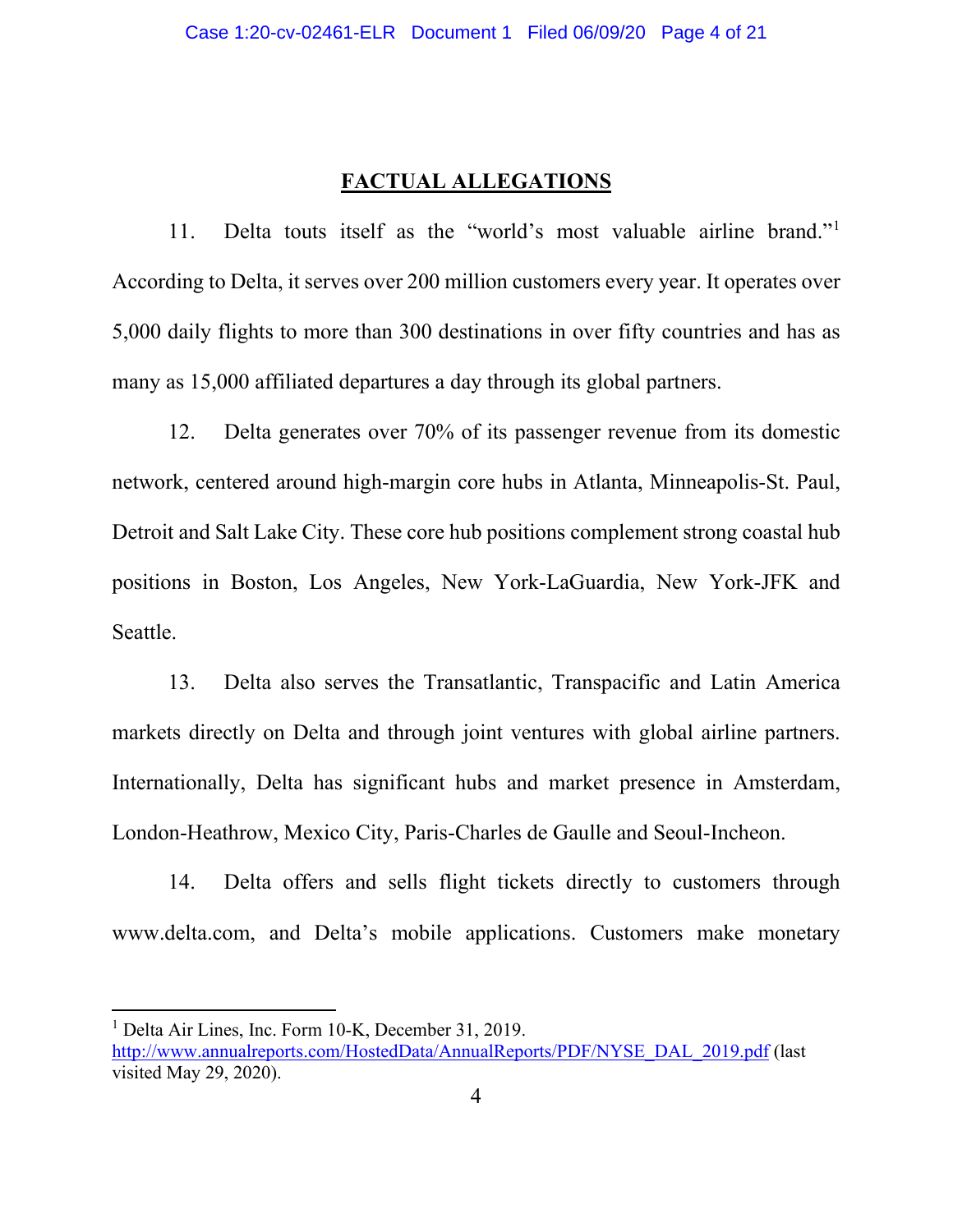#### Case 1:20-cv-02461-ELR Document 1 Filed 06/09/20 Page 5 of 21

payments to Delta in exchange for a selected flight itinerary that conforms to a customer's specifically selected travel schedule.

15. Delta also sells flight tickets through third-party websites and travel agencies.

16. Delta collects passenger identification information as part of each ticket sale, including name, address, and telephone information, and each ticket purchased guarantees customers a seat on a specific, scheduled flight departing at a specific time from a specific airport.

17. As part of each ticket purchase, Delta makes a promise and warranty to customers that in the event of a flight cancellation, the airline must either reaccommodate passengers on the next available flight or refund the passengers.

18. For involuntary refunds, Delta warrants that "[i]f a refund is required because of Delta's failure to operate on schedule or refusal to transport . . . the following refund will be made directly to you:

- 1) If no portion of the ticket has been used, the refund will be an amount equal to the fair paid.
- 2) If a portion of the ticket has been used and termination (interruption) occurs:

5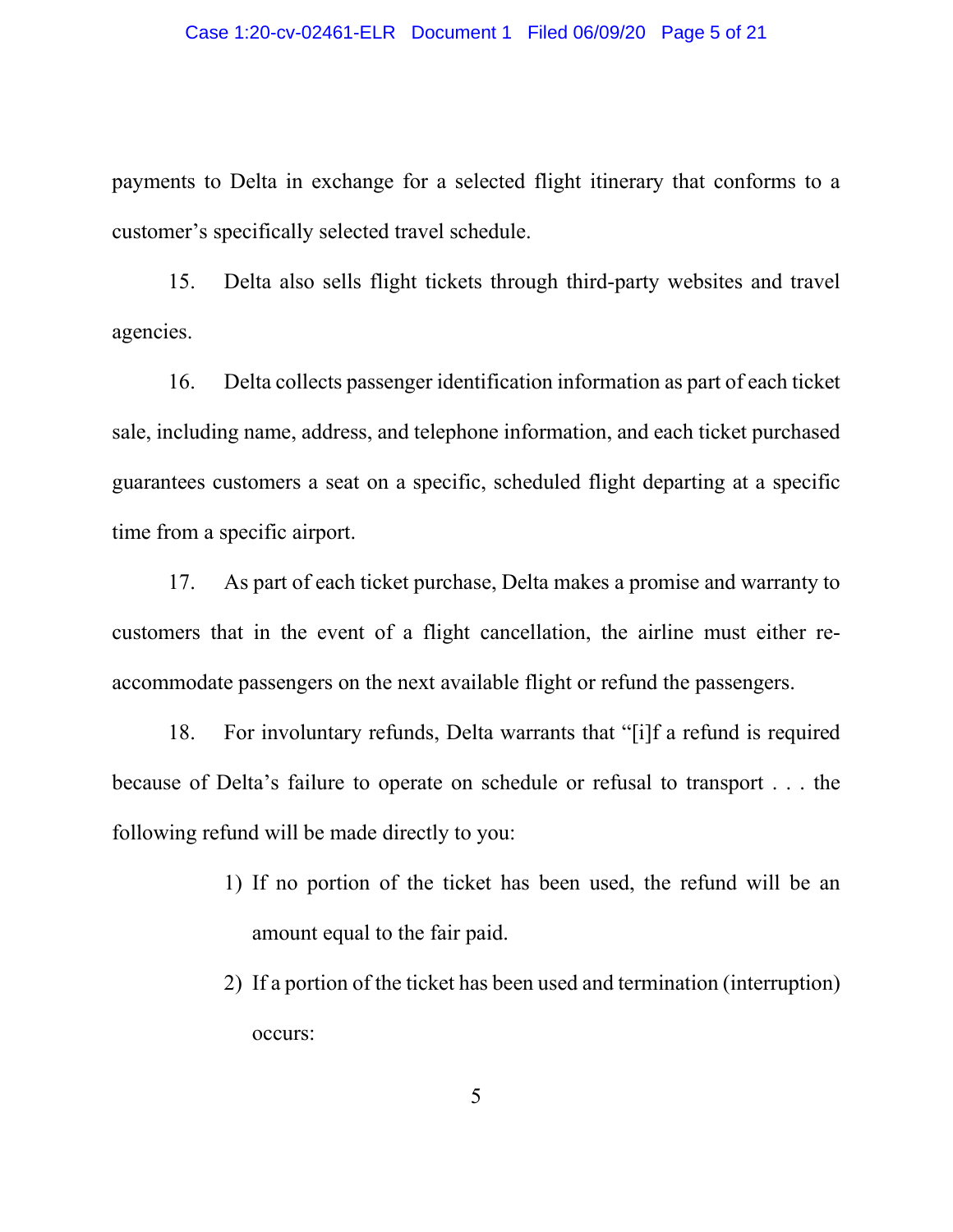- a) At A Fare Breakpoint The refund will be an amount equal to the fare paid for the unused transportation from the point of termination (interruption) to the destination or next Stopover point named on the ticket, or to a point at which transportation is to be resumed. No refund will apply when alternate transportation is provided by Delta and accepted by the passenger.
- b) Within A Fare Component The refund will be an amount equal to the percentage of unflown mileage to fare component total mileage by prorating the fare paid for the fare component, from the point of termination/interruption to the destination, or next Stopover point named on the ticket, or to the point at which transportation is to be resumed. No refund will apply when alternate transportation is provided by Delta and accepted by the passenger."

19. Delta's Contract of Carriage does not promise, permit, or require the issuance of any travel credits or coupons in lieu of monetary refunds in the event of cancellation.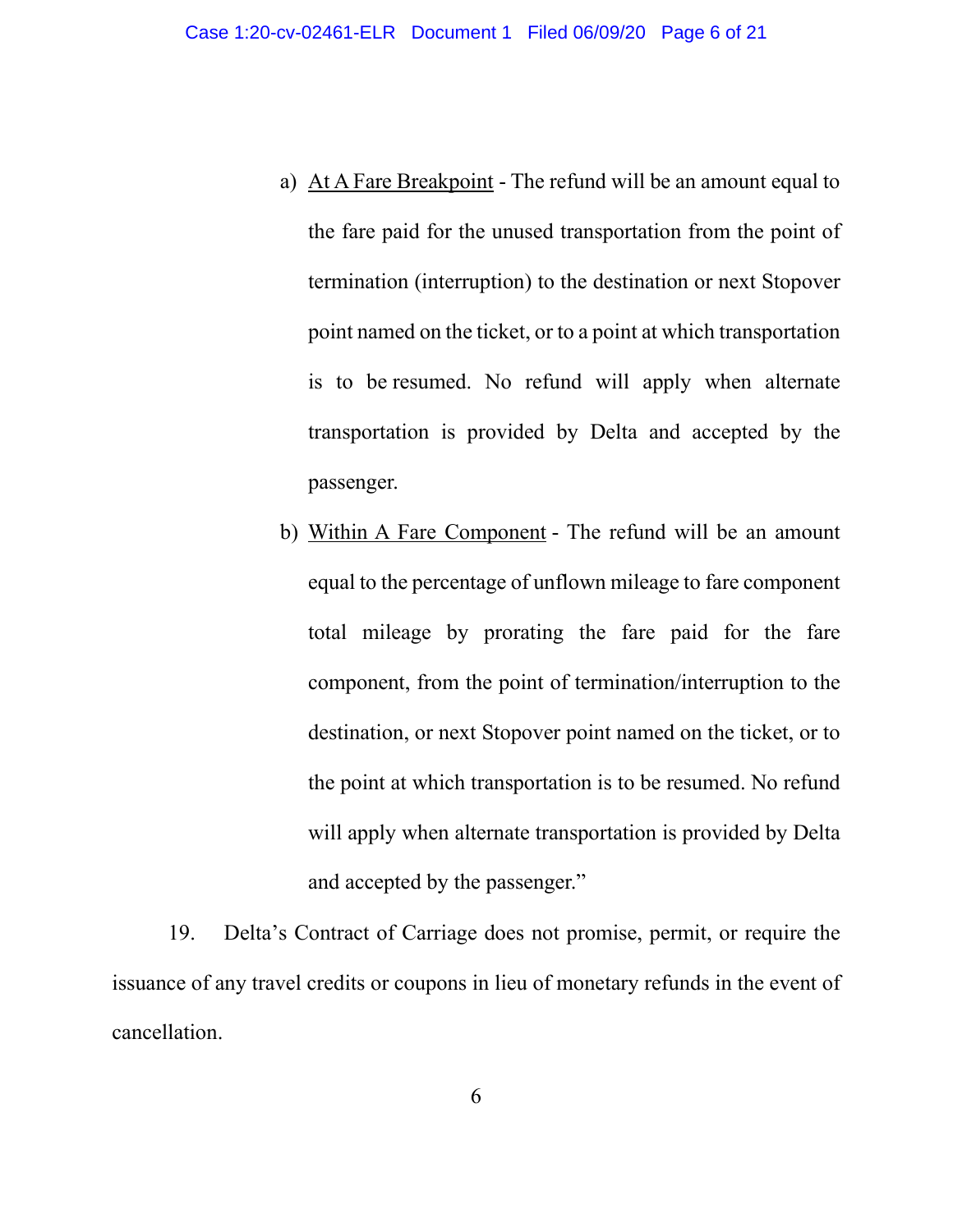20. Under U.S. law, 49 U.S.C.S. 41712 prohibits unfair or deceptive practices in the air carrier industry and "since at least the time of an Industry Letter of July 15, 1996 … the [DOT's] Aviation Enforcement Office has advised carriers that refusing to refund a non-refundable fare when a flight is cancelled and the passenger wishes to cancel is a violation" of that section. Enhancing Airline Passenger Protections, 76 Fed. Reg. 23110-01, 23129.

21. As part of each ticket purchase, Delta made a promise and warranty to customers that in the event of a flight cancellation or substantially interrupted flight, customers are entitled to a full monetary refund.

## *Delta's Response to the Covid-19 Pandemic*

22. On January 30, 2020, the World Health Organization declared the Covid-19 virus a public health emergency of international concern.

23. As of late-February, Covid-19 confirmed cases in the United States were detected and exponentially increasing, including cases that were not caused by recent international travel but through community spread.

24. On March 11, 2020, the WHO officially declared Covid-19 a global pandemic.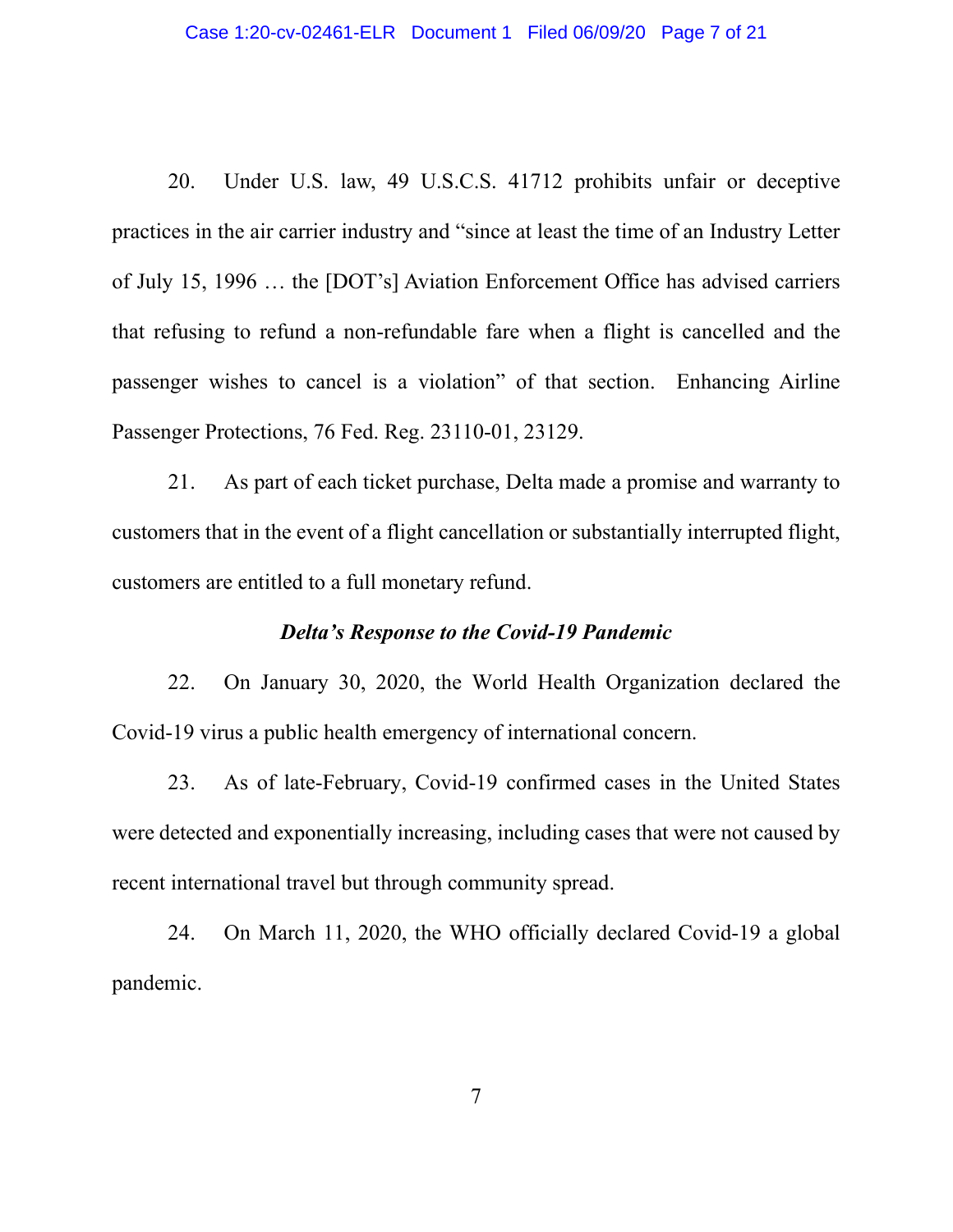25. Throughout March, daily cases of Covid-19 were increasing dramatically as well, in addition to many of the countries where Defendant offers air travel services.

26. Across the United States, state and local governments began issuing shelter-in-place orders that specifically prohibited non-essential travel, specifically including air travel because of the extraordinary risk that air travel presented to the ability to strictly adhere to social distancing standards and avoid inter-community and inter-state travel—both of which threatened to dramatically increase the spread of the virus.

27. The U.S. Federal Government issued social distancing guidelines that further warned of the substantial risks of human-to-human and community spread of the virus, and air travel was clearly discouraged.

28. It was entirely known and foreseeable to Delta that many of its previously scheduled flights, arriving in and departing from the United States, would need to be cancelled in order to protect the public from a catastrophic infection spread and loss of life and respond to the dramatically decreased demand for air travel.

8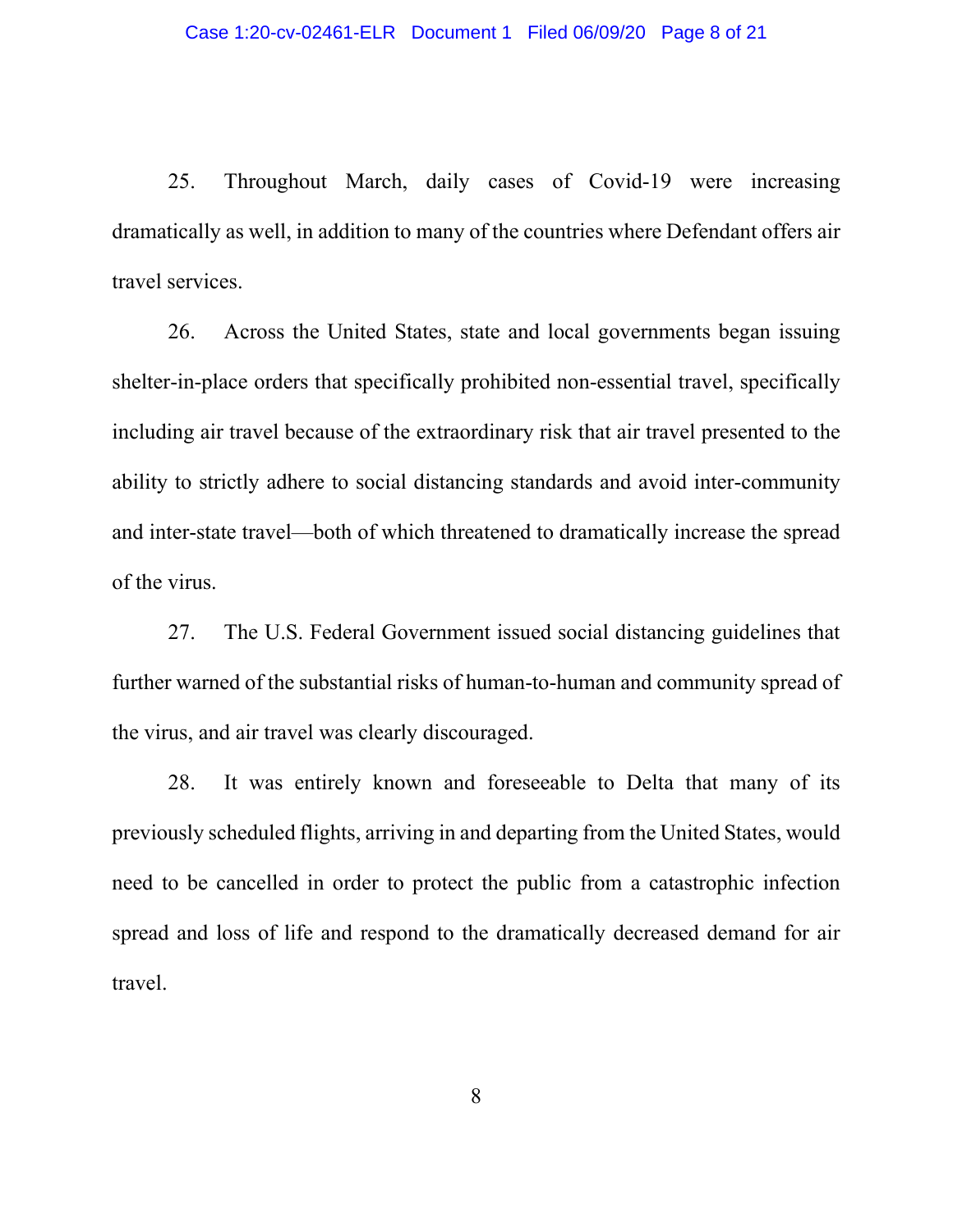29. Yet, Delta quietly ceased honoring contractual agreements with customers, including Plaintiff and the putative Class, by discontinuing full monetary refunds for cancelled and substantially rescheduled flights.

30. Contrary to the terms of its contracts with its customers, Delta's website states: "In keeping with our longstanding policy, if we cancel or significantly delay a flight (delays or changes greater than 90 minutes), we will first attempt to rebook you on an alternative flight, if one is available. If we cannot find an alternate flight and we cancel the reservation for you, or if you choose to cancel the alternative itinerary we have selected for you, you have a couple of options:

- An eCredit for the value of the ticket, which can be used toward future travel through September 30, 2022; or
- If you prefer, you may request a refund to your original form of payment.["2](#page-8-0)

31. These options are contrary to Delta's contractual promises, which require Delta to simply offer either a refund or rebooking on the next available flight. Delta's contracts with its passengers does not promise, permit, or require issuance of any travel credits or coupons in lieu of monetary refunds in the event of

<span id="page-8-0"></span><sup>&</sup>lt;sup>2</sup> <https://www.delta.com/us/en/travel-update-center/overview#faq> (last visited May 29, 2020).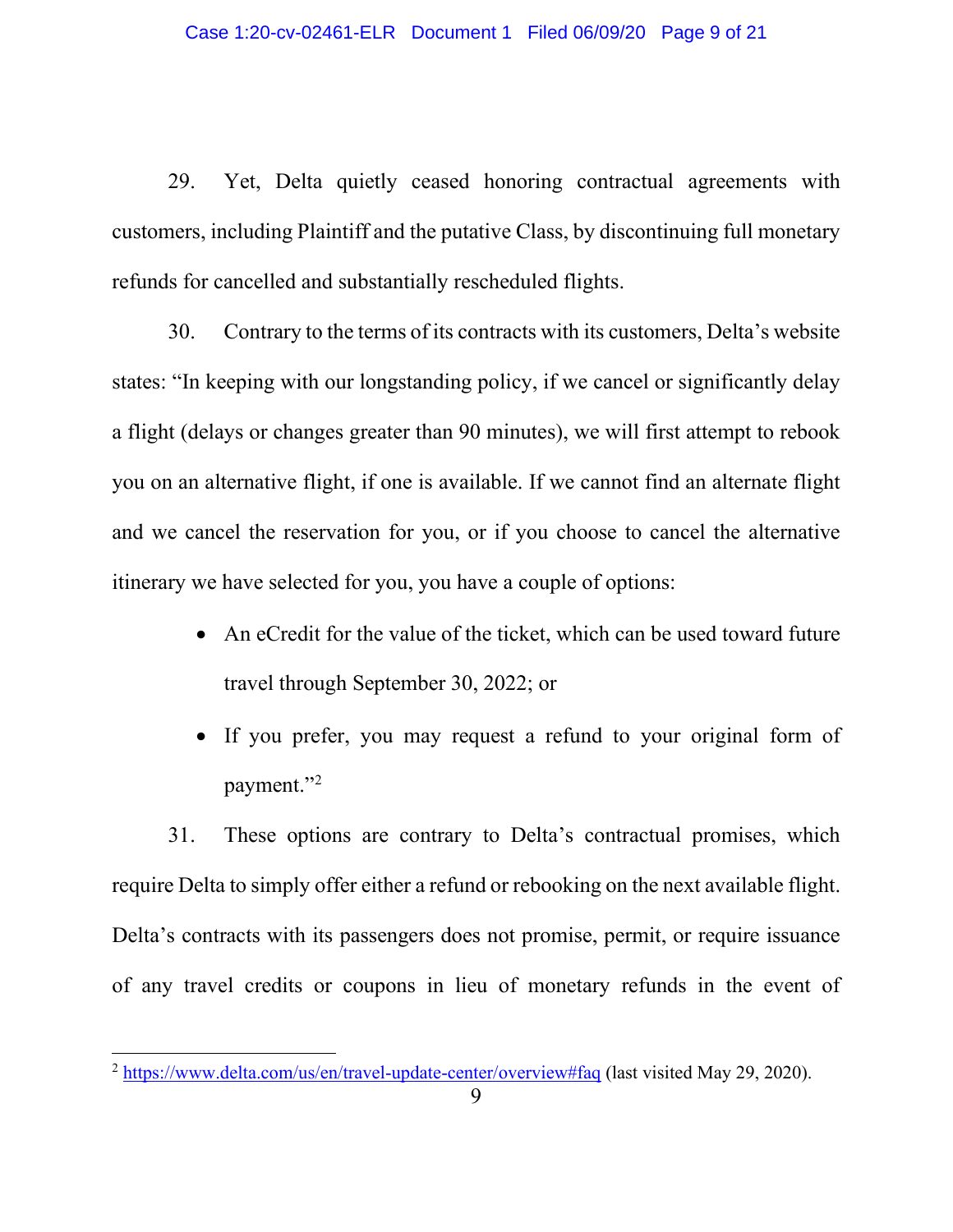#### Case 1:20-cv-02461-ELR Document 1 Filed 06/09/20 Page 10 of 21

cancellation. Indeed, Delta's contracts with passengers make no mention of the possibility of eCredits for future travel, and such an offer is inconsistent with the promises Delta made to its customers.

32. Instead of providing an automatic refund, as promised, Delta requires its customers to navigate through its website, including by using login information and password, merely to request a refund.

33. Delta has established numerous additional bureaucratic barriers which prevent many passengers from receiving a monetary refund, ensuring a windfall to Delta because it knows many customers will be unable to successfully complete the refund request process.

34. Upon refund requests, Delta is uniformly denying refunds to customers and forcing them to accept travel credits or coupons.

35. Delta also sets harsh and untenable expiration dates on the future credits, permitting the company to receive a windfall because many passengers will not redeem the credits.

36. The practice of offering expiring credits is particularly wrongful and inadequate during the Covid-19 epidemic because it remains entirely unclear when international air travel will once again be safe.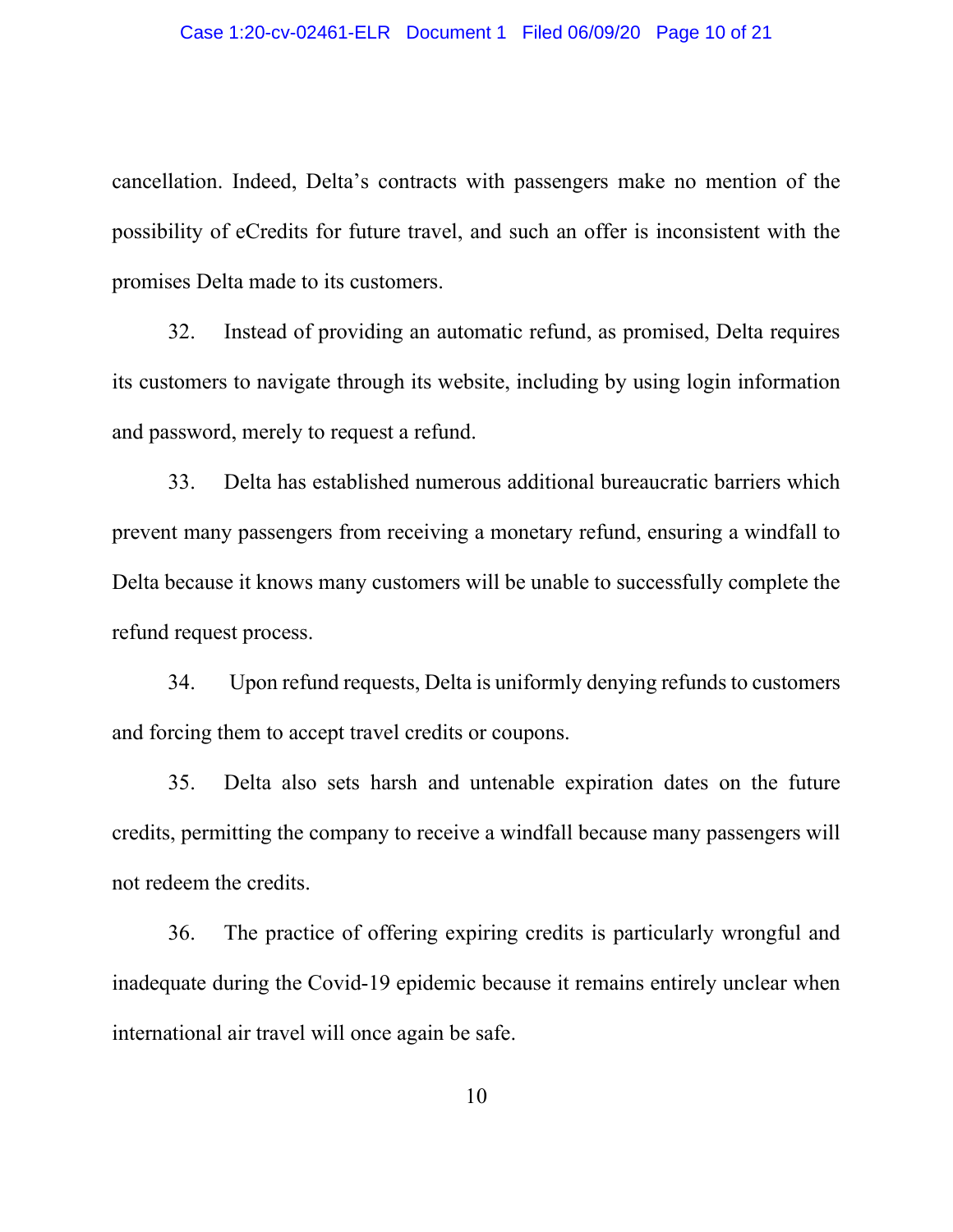37. The future travel credits provide Delta additional opportunities to charge service, processing, baggage, and other fees that will ensure Delta additional future profits—while retaining Plaintiff's cash in the interim—substantially diminishing any value for Plaintiff and the putative Class.

38. Recognizing the abuse, and potential for abuse, by Delta and other airline companies, the United States Department of Transportation ("DOT") was forced to step in to remind airlines companies that they remain under an obligation to provide passengers with their rights to a refund for a cancelled flight resulting from the Covid-19 pandemic.

39. On April 3, 2020, the DOT issued a notice to remind carriers "that passengers should be refunded promptly when their scheduled flights are cancelled or significantly delayed." It notes that "[a]lthough the COVID-19 public health emergency has had an unprecedented impact on air travel, the airlines' obligation to refund passengers for cancelled or significantly delayed flights remains unchanged."<sup>[3](#page-10-0)</sup>

<span id="page-10-0"></span><sup>3</sup> [https://www.transportation.gov/sites/dot.gov/files/2020-](https://www.transportation.gov/sites/dot.gov/files/2020-04/Enforcement%20Notice%20Final%20April%203%202020_0.pdf)

[<sup>04/</sup>Enforcement%20Notice%20Final%20April%203%202020\\_0.pdf](https://www.transportation.gov/sites/dot.gov/files/2020-04/Enforcement%20Notice%20Final%20April%203%202020_0.pdf) (last accessed May 29, 2020).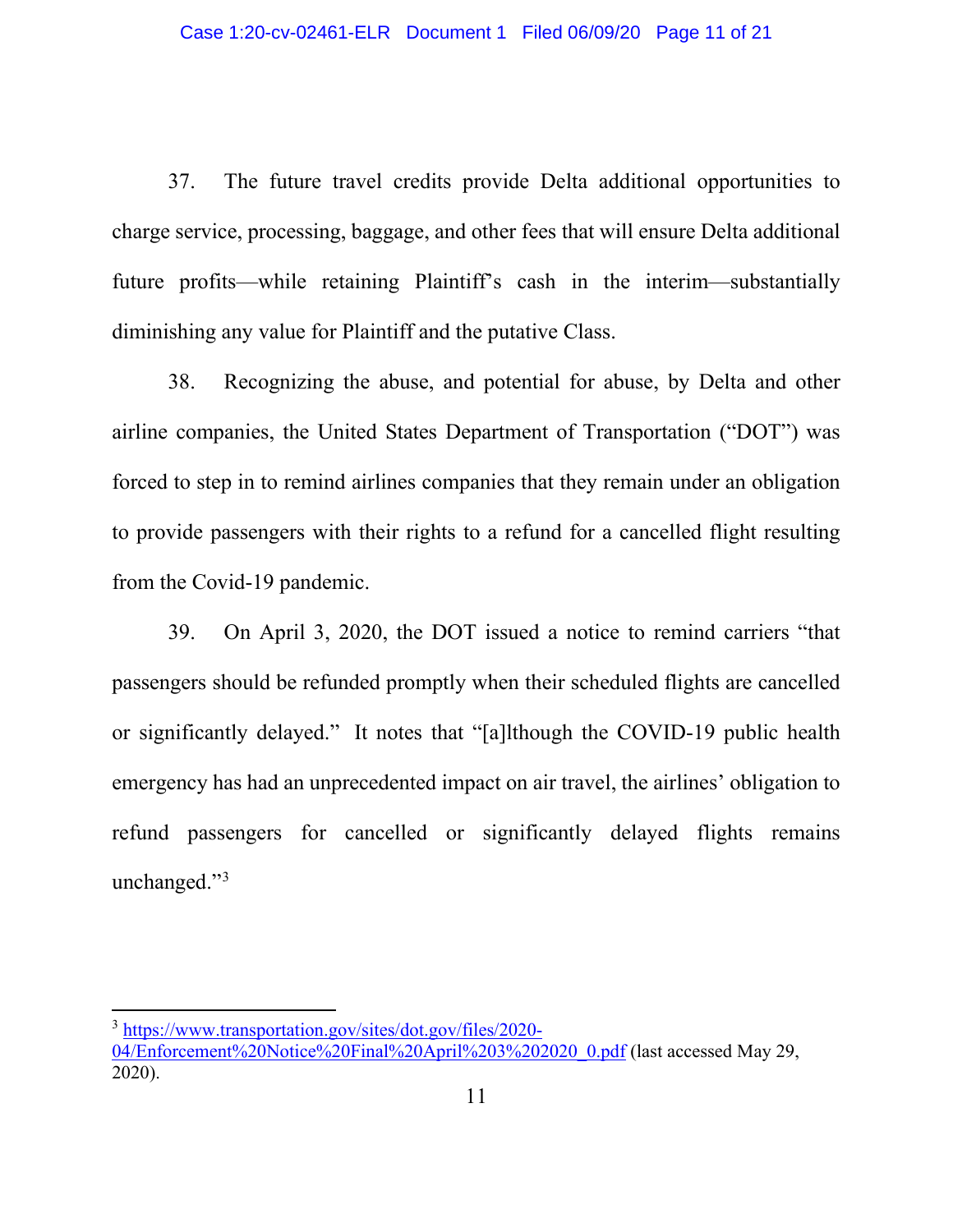# 40. The notice continues that:

[t]he Department is receiving an increasing number of complaints and inquiries from ticketed passengers, including many with non-refundable tickets, who describe having been denied refunds for flights that were cancelled or significantly delayed. In many of these cases, the passengers stated that the carrier informed them that they would receive vouchers or credits for future travel. But many airlines are dramatically reducing their travel schedules in the wake of the COVID-19 public health emergency. As a result, passengers are left with cancelled or significantly delayed flights and vouchers and credits for future travel that are not readily usable.

Carriers have a longstanding obligation to provide a prompt refund to a ticketed passenger when the carrier cancels the passenger's flight or makes a significant change in the flight schedule and the passenger chooses not to accept the alternative offered by the carrier.1 The longstanding obligation of carriers to provide refunds for flights that carriers cancel or significantly delay does not cease when the flight disruptions are outside of the carrier's control (e.g., a result of government restrictions).2 The focus is not on whether the flight disruptions are within or outside the carrier's control, but rather on the fact that the cancellation is through no fault of the passenger. Accordingly, the Department continues to view any contract of carriage provision or airline policy that purports to deny refunds to passengers when the carrier cancels a flight, makes a significant schedule change, or significantly delays a flight to be a violation of the carriers' obligation that could subject the carrier to an enforcement action.

…

Specifically, the Aviation Enforcement Office will refrain from pursuing an enforcement action against a carrier that provided passengers vouchers for future travel in lieu of refunds for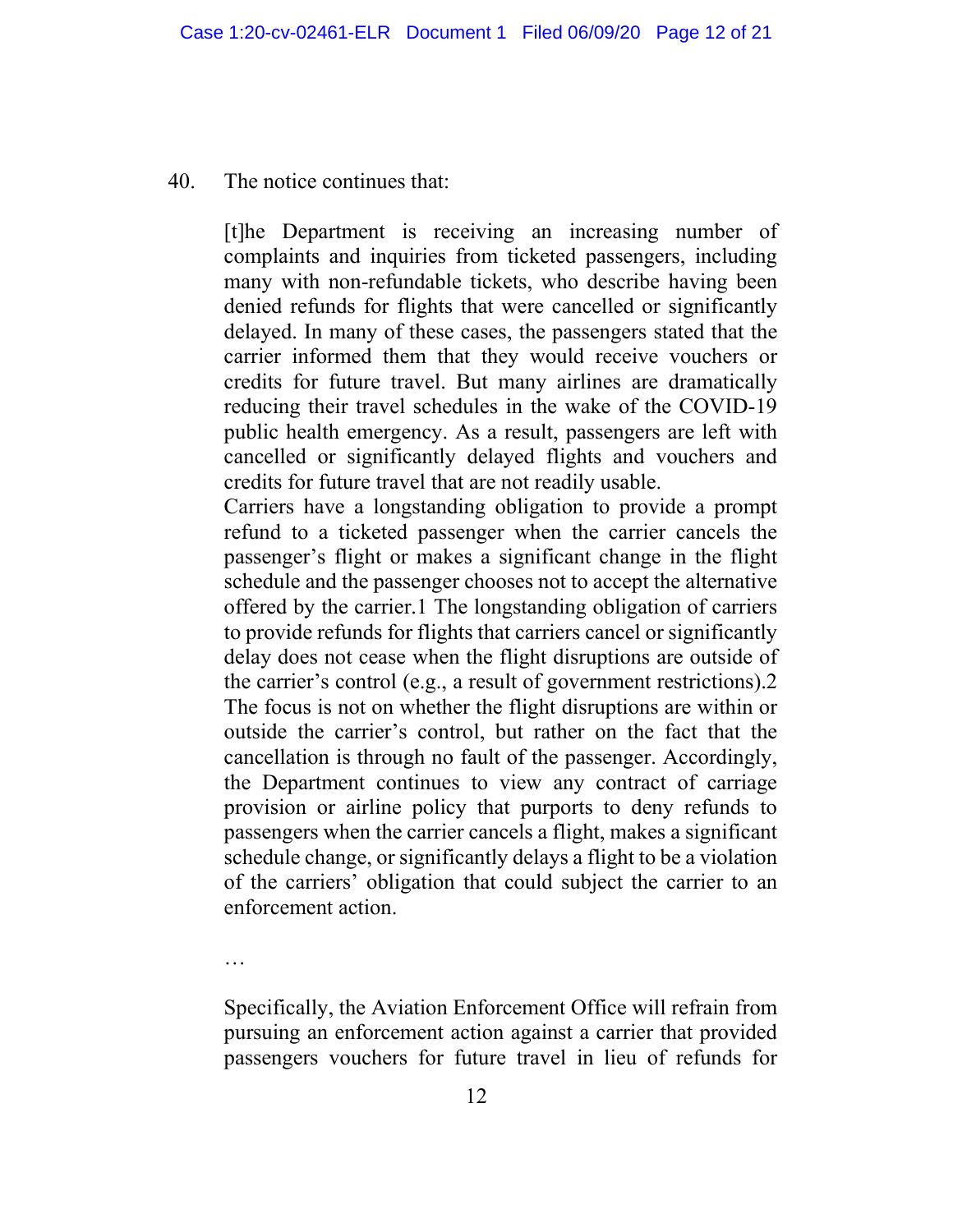cancelled or significantly delayed flights during the COVID-19 public health emergency so long as: (1) the carrier contacts, in a timely manner, the passengers provided vouchers for flights that the carrier cancelled or significantly delayed to notify those passengers that they have the option of a refund; (2) the carrier updates its refund policies and contract of carriage provisions to make clear that it provides refunds to passengers if the carrier cancels a flight or makes a significant schedule change; and (3) the carrier reviews with its personnel, including reservationists, ticket counter agents, refund personnel, and other customer service professionals, the circumstances under which refunds should be made.

41. In addition to violation of its own Contract of Carriage, Delta has failed to conform to the April 3, 2020 DOT Notice and 49 U.S.C. 41712 and provide full refunds to its passengers.

42. Delta has deprived Plaintiff and the Class of the refunds to which they are entitled by 1) failing to provide cash refunds or refunds to their credit or debit cards; 2) issuing credits or coupons in place of refunds; 3) rendering it functionally impossible to specifically request refunds over vouchers/coupons by inaccessibility of customer service, with wait times of more than two hours frequently reported; and/or 4) obscuring passengers' right to a monetary refund.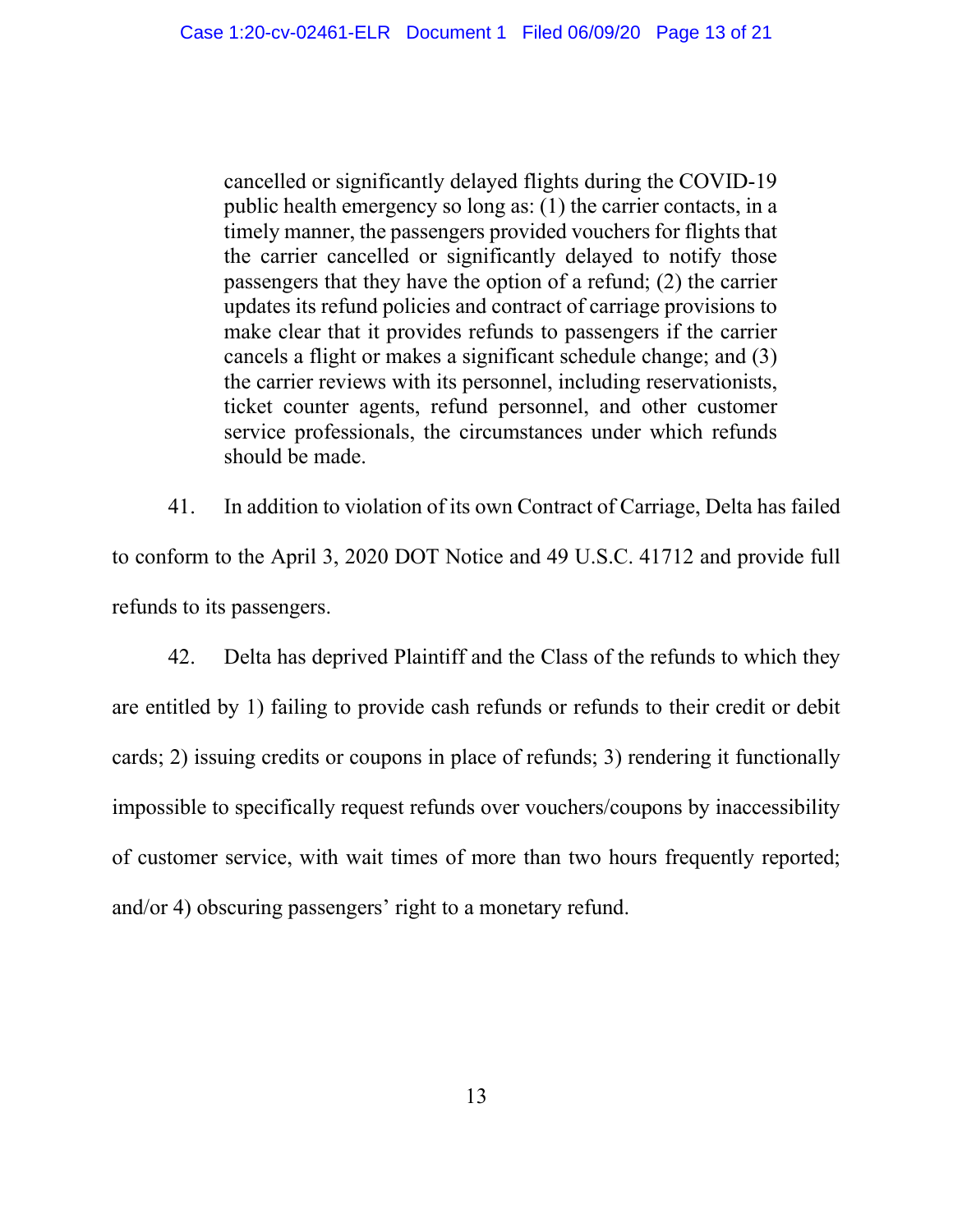# *Plaintiff's Use of Delta's Services*

43. On or about December 27, 2019, Plaintiff purchased four round-trip tickets for Plaintiff and his family for travel from Morristown, Tennessee to San Jose, California departing on May 24, 2020 and returning on June 7, 2020. Plaintiff purchased the flights, which included preferential seating and "cancel for any reason insurance" directly from Delta's website and paid cash fares totaling \$2,319.96 using his credit card.

44. Concerned about the possibility of flight cancellations, in or around April 2020, Plaintiff called Delta customer service to ensure that he would be refunded in the event his flight was cancelled. Plaintiff was told that if Delta cancelled the flight, Plaintiff would receive a full refund.

45. On May 19, 2020, Plaintiff received an e-mail notification from Delta that their flight to San Jose was cancelled by the airline. The e-mail notification also stated that Delta was processing Plaintiff's eCredit, which Plaintiff would find in his "My Wallet within 7 business days."

46. The eCredit that Delta indicated it would provide would be good for two years.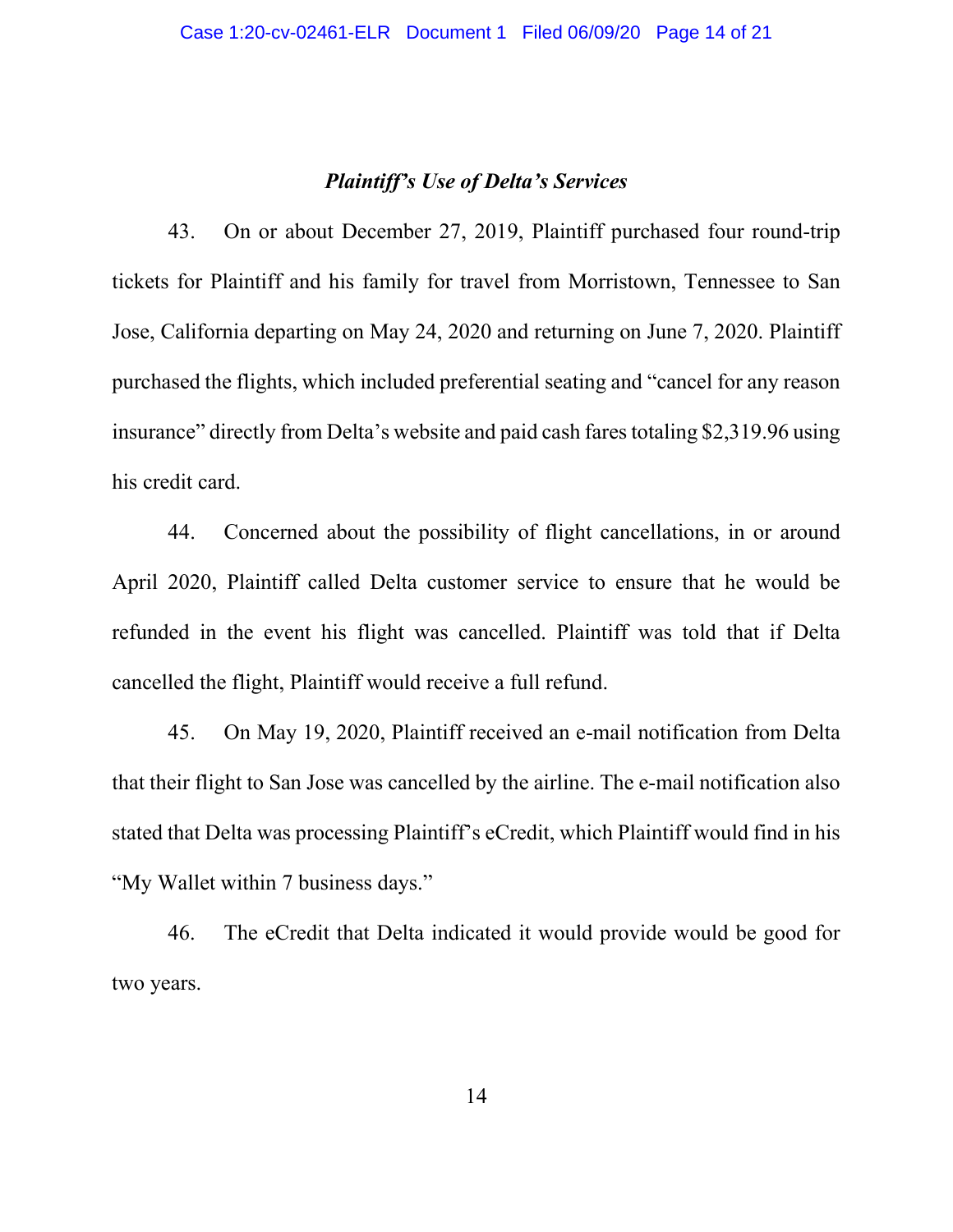47. At the time Plaintiff purchased the tickets, Plaintiff understood that he would be entitled to a refund if his flight was cancelled.

48. Despite Plaintiff's requests for monetary refunds via e-mail, phone calls and Twitter messages, Delta failed to provide a refund to Plaintiff and, instead, only offered Plaintiff travel credits for use on a future Delta flight.

### **CLASS ALLEGATIONS**

49. Plaintiff brings this action under Rule 23 and seek certification of the claims and issues in this action pursuant to the applicable provisions of Rule 23. The proposed class is defined as:

> All persons residing in the United States or its territories who purchased tickets for travel on a Delta flight scheduled to operate from March 1, 2020 through the date of a class certification order, whose flight(s) were cancelled by Delta, and who were not provided a refund.

50. Excluded from the Class are (a) any person who has specifically requested a travel credit or coupon in lieu of a refund; (b) any person who requested and received alternative air transportation in lieu of a refund; (c) all persons who are employees, directors, officers, and agents of Defendant; (d) governmental entities; and (e) the Court, the Court's immediate family, and Court staff.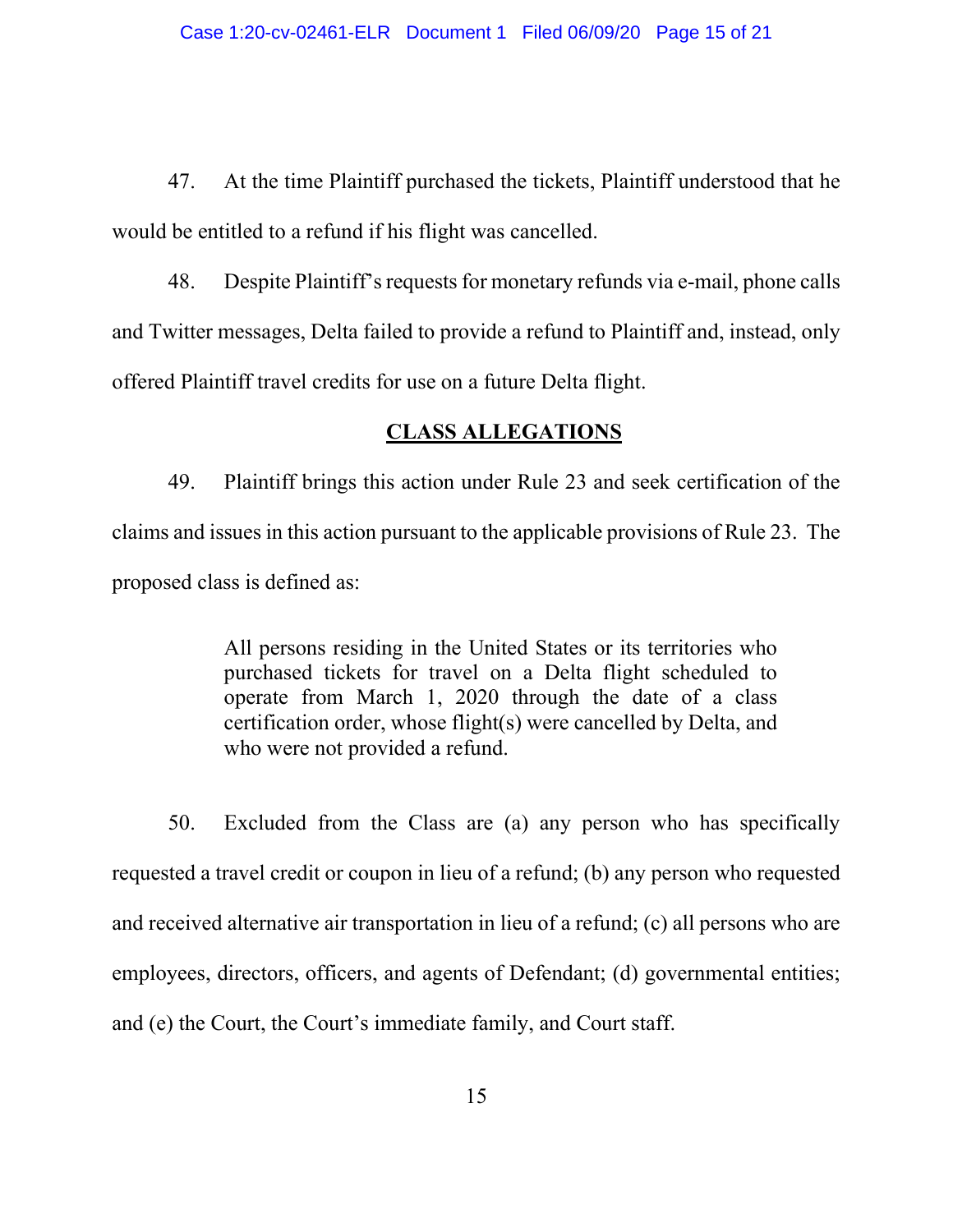51. Plaintiff reserves the right to amend or modify the Class definition with greater specificity or division into subclasses after having had an opportunity to conduct discovery.

52. **Numerosity**. Fed. R. Civ. P. 23(a)(1). While the precise number of Class members has not yet been determined, members of the Class are so numerous that their individual joinder is impracticable. Defendant carries over 200 million passengers per year on tens of thousands of flights. A significant percentage of those flights during the Class period have been cancelled. At a minimum, there are tens of thousands of Class members but very likely many more. The exact size of the proposed Class and the identity of all class members can be readily ascertained from Defendant's records.

53. **Commonality**. Fed. R. Civ. P. 23(a)(2) and (b)(3). There are questions of law and fact common to the Class, which questions predominate over any questions affecting only individual Class members. Common issues include:

> A. Whether Defendant formed contracts with its passengers in selling them tickets for air travel;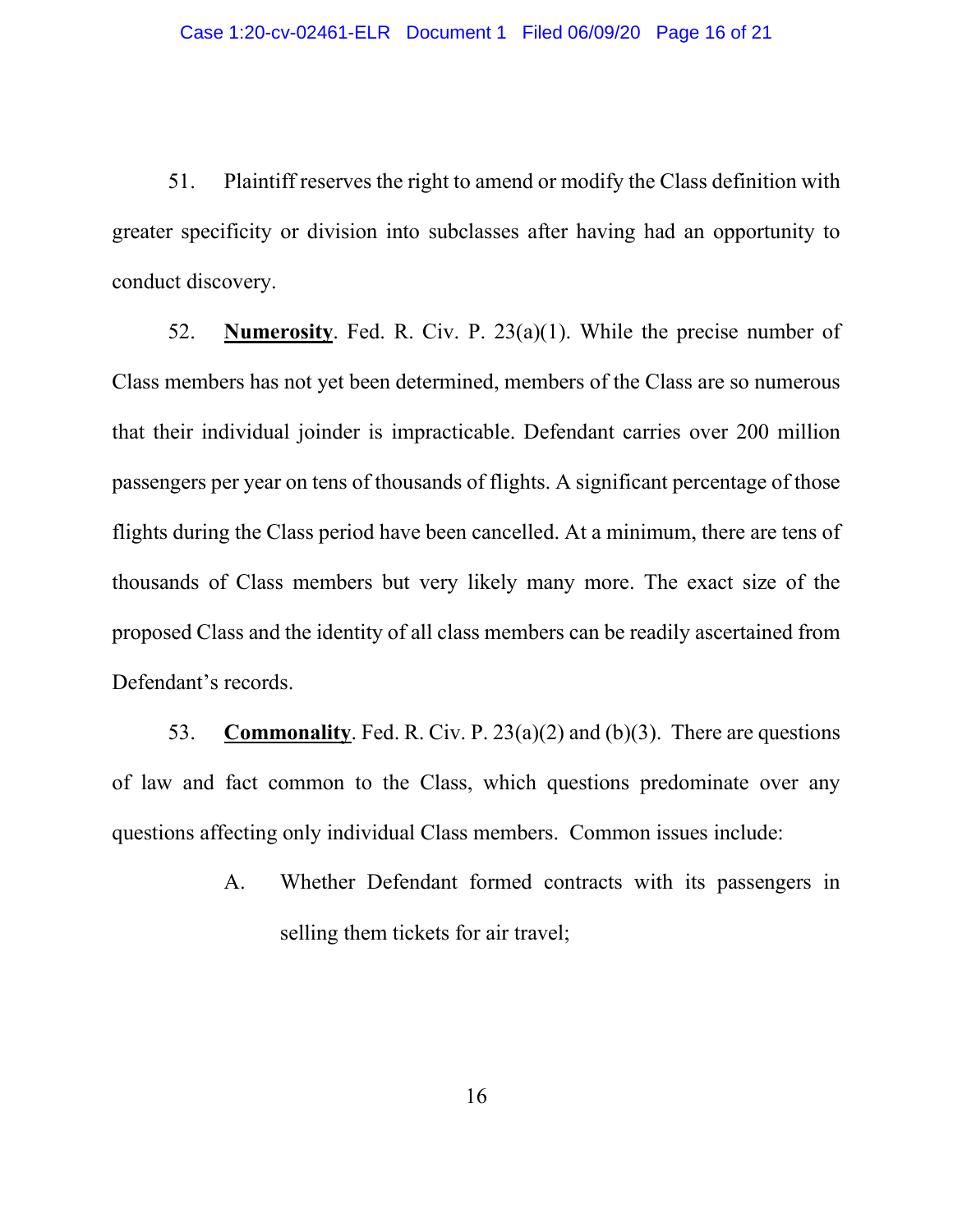- B. Whether Defendant's conduct breaches the terms of its contracts with its passengers, including its Contract of Carriage and Terms of Use;
- C. Whether Defendant is required to provide a refund, rather than travel credits, to passengers for cancelled flights.
- D. The nature of the relief, including equitable relief, to which Plaintiff and the Class are entitled.

54. **Typicality**. Fed. R. Civ. P. 23(a)(3). Plaintiff's claims are typical of Class members' claims. Plaintiff and all Class members were exposed to substantially similar contracts, breaches, and sustained injuries arising out of and caused by Defendant's unlawful conduct.

55. **Adequacy**: Plaintiff is an adequate representative of the Class because Plaintiff's interests do not conflict with the interests of the Class that he seeks to represent; Plaintiff has retained counsel that are competent and highly experienced in class action litigation; and Plaintiff and Plaintiff's counsel intend to prosecute this action vigorously. The interests of the Class will be fairly and adequately protected by Plaintiff and his counsel.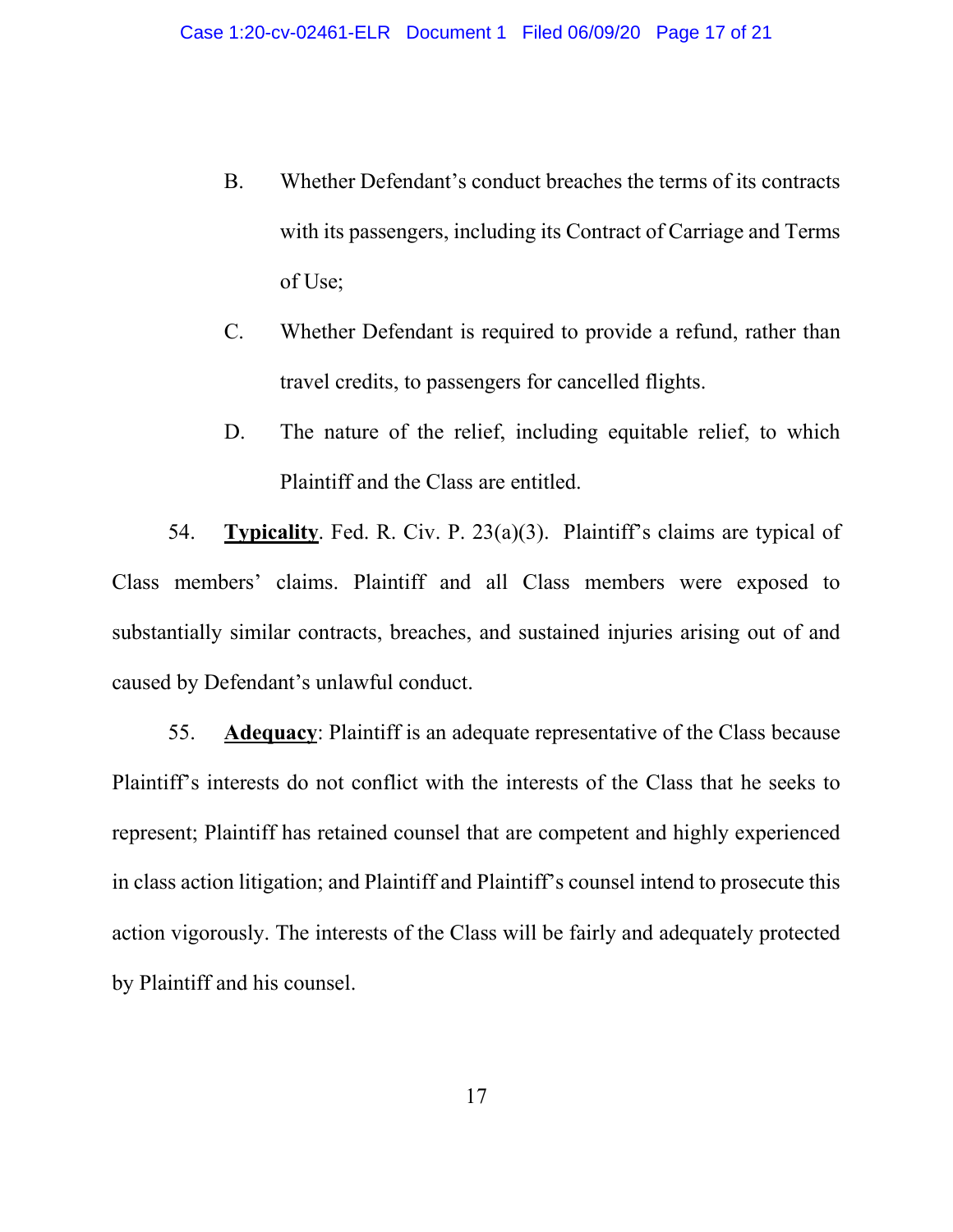56. **Superiority**: A class action is superior to other available means of fair and efficient adjudication of the claims of Plaintiff and the Class members. The claims of Plaintiff and individual Class members are small compared to the burden and expense that would be required to separately litigate their claims against Defendant, and it would be impracticable for Class members to seek redress individually. Litigating claims individually would also be wasteful to the resources of the parties and the judicial system and create the possibility of inconsistent or contradictory judgments. Class treatment provides manageable judicial treatment which will bring an orderly and efficient conclusion to all claims arising from Defendant's misconduct. Class certification is therefore appropriate under Rule  $23(b)(3)$ .

57. Class certification is also appropriate under Rule 23(b)(1), as the prosecution of separate actions by individual members of the Class would create the risk of adjudications with respect to individual Class members that would, as a practical matter, be dispositive of the interests of other members not parties to the adjudication and substantially impair their ability to protect those interests.

58. Class certification is also appropriate under Rule 23(b)(2), as Defendant has acted and/or refused to act on grounds generally applicable to the Class, thereby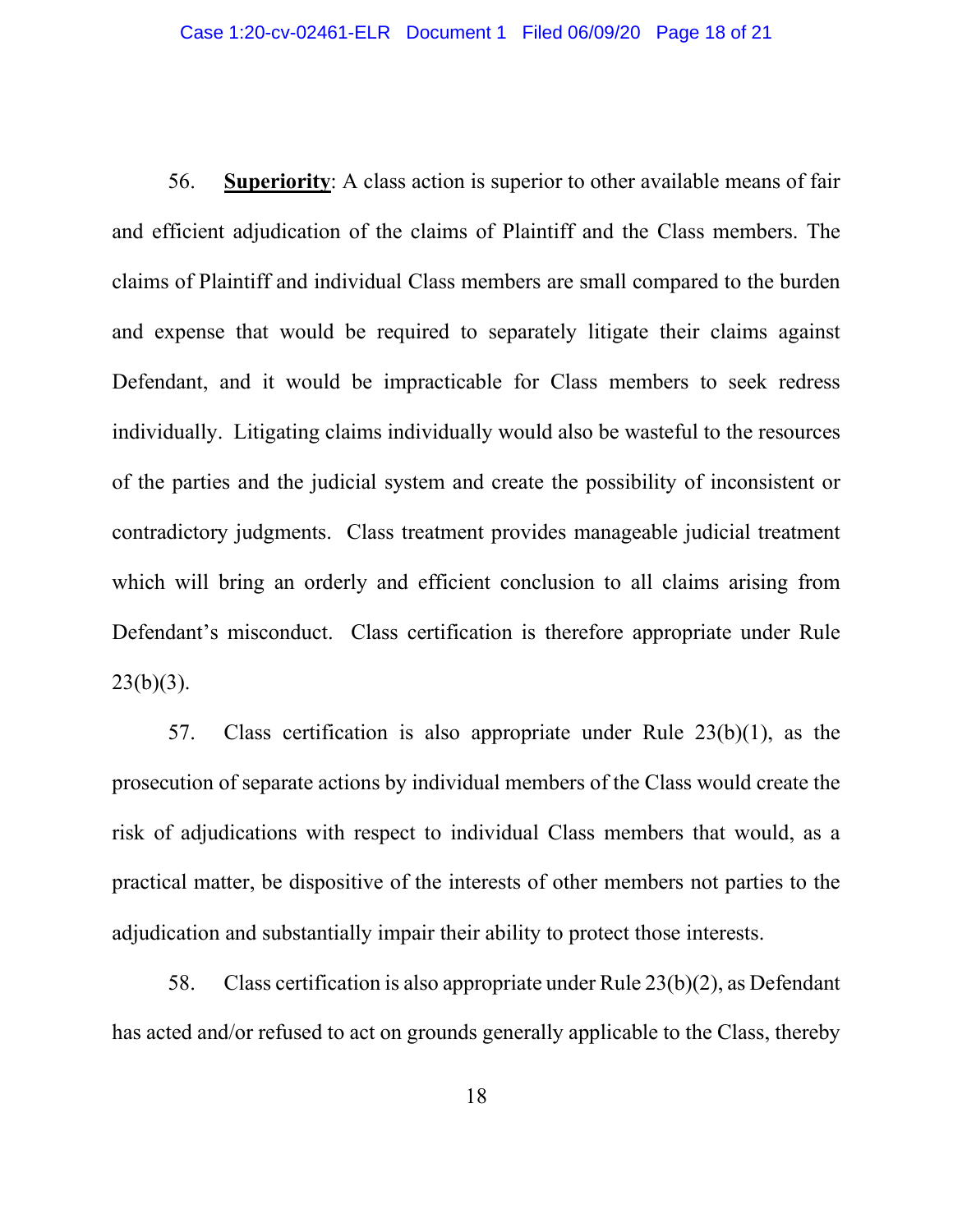making final injunctive relief or corresponding declaratory relief appropriate for the Class.

# **COUNT I BREACH OF CONTRACT**

59. Plaintiff hereby incorporates all previous allegations.

60. A contract was formed between Plaintiff and Class members on the one hand and Defendant on the other with respect to the purchase of airfare.

61. The contract was offered by Defendant and formed at the time Plaintiff and the Class accepted it by purchasing their tickets.

62. The contract that governs the transactions at issue in this case requires refunds for cancelled flights where the passenger does not elect to take substitute transportation.

63. Plaintiff and the Class performed their obligations under the contract.

64. Defendant breached the contract when they sought to provide travel credits or coupons in lieu of refunds for passengers on cancelled flights.

65. Defendant's breaches were willful and not the result of mistake or inadvertence.

66. As a result of Defendant's breach Plaintiff and other Class members have been damaged in an amount to be determined at trial.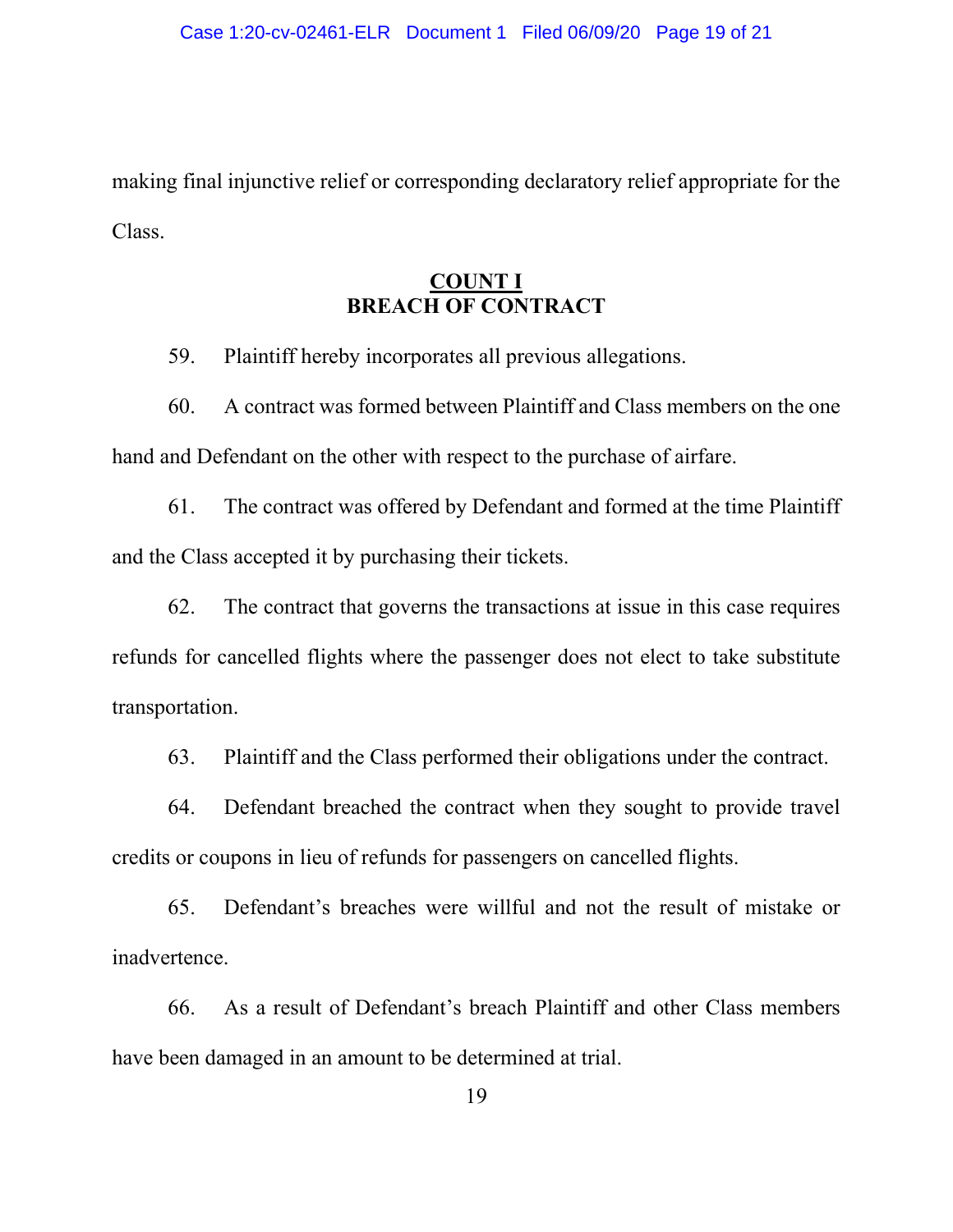## **PRAYER FOR RELIEF**

Plaintiff, on behalf of himself and the Class, respectfully requests that the Court grant the following relief:

A. Certify this case as a class action pursuant to Fed. R. Civ. P. 23(a) and (b), and, pursuant to Fed. R. Civ. P. 23(g), appoint Plaintiff as Class representative and his counsel as Class counsel.

B. Award Plaintiff and the Class appropriate monetary relief, including actual damages, statutory damages, punitive damages, restitution, and disgorgement.

C. Award Plaintiff and the Class equitable, injunctive, and declaratory relief as may be appropriate. Plaintiff, on behalf of the Class, seeks appropriate injunctive relief designed to, *inter alia*, ensure against the unlawful conduct alleged herein.

D. Award Plaintiff and the Class pre-judgment and post-judgment interest to the maximum extent allowable.

E. Award Plaintiff and the Class reasonable attorneys' fees and costs as allowable.

F. Award Plaintiff and the Class such other favorable relief as allowable under law or at equity.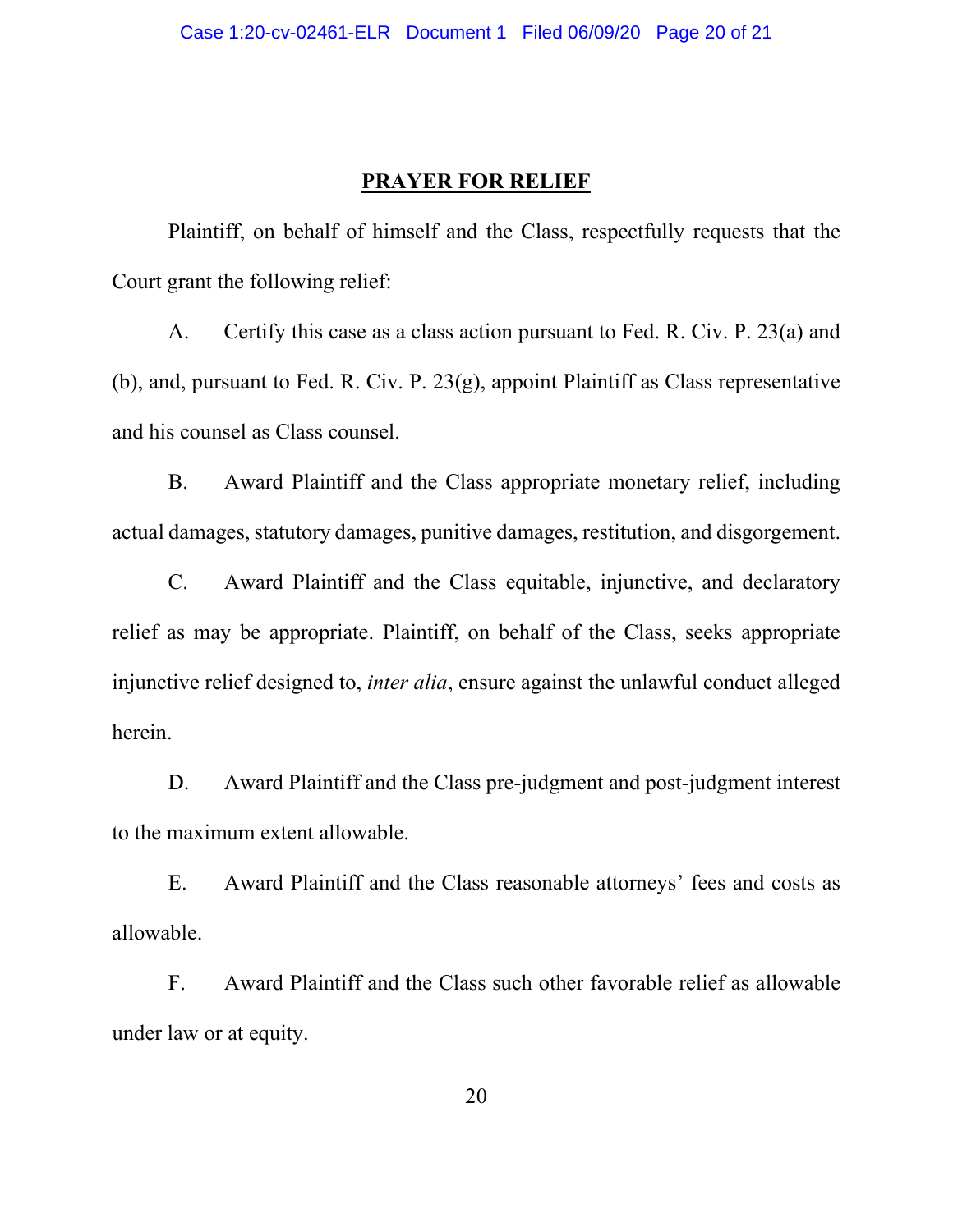### **DEMAND FOR JURY TRIAL**

Plaintiff requests a trial by jury for all claims so triable.

Dated: June 9, 2020 Respectfully submitted,

s/Andrea S. Hirsch Andrea Hirsch (GA Bar No. 666557) **THE HIRSCH LAW FIRM** 230 Peachtree Street, Suite 2260 Atlanta, Georgia 30303 Telephone: 404-487-6552 Facsimile: 678-541-9356 andrea@thehirschlawfirm.com

Robert Ahdoot (PHV Forthcoming) **AHDOOT & WOLFSON, PC** 10728 Lindbrook Drive Los Angeles, California 90024 Tel: 310-474-9111; Fax: 310-474-8585 rahdoot@ahdootwolfson.com

**LIDDLE & DUBIN, P.C.**

David R. Dubin (PHV Forthcoming) Nicholas A. Coulson (PHV Forthcoming) 975 E. Jefferson Ave. Detroit, Michigan 48207 Tel: 313-392-0015 Fax: 313-392-0025 ddubin@ldclassaction.com ncoulson@ldclassaction.com

*Counsel for Plaintiff and the Putative Classes*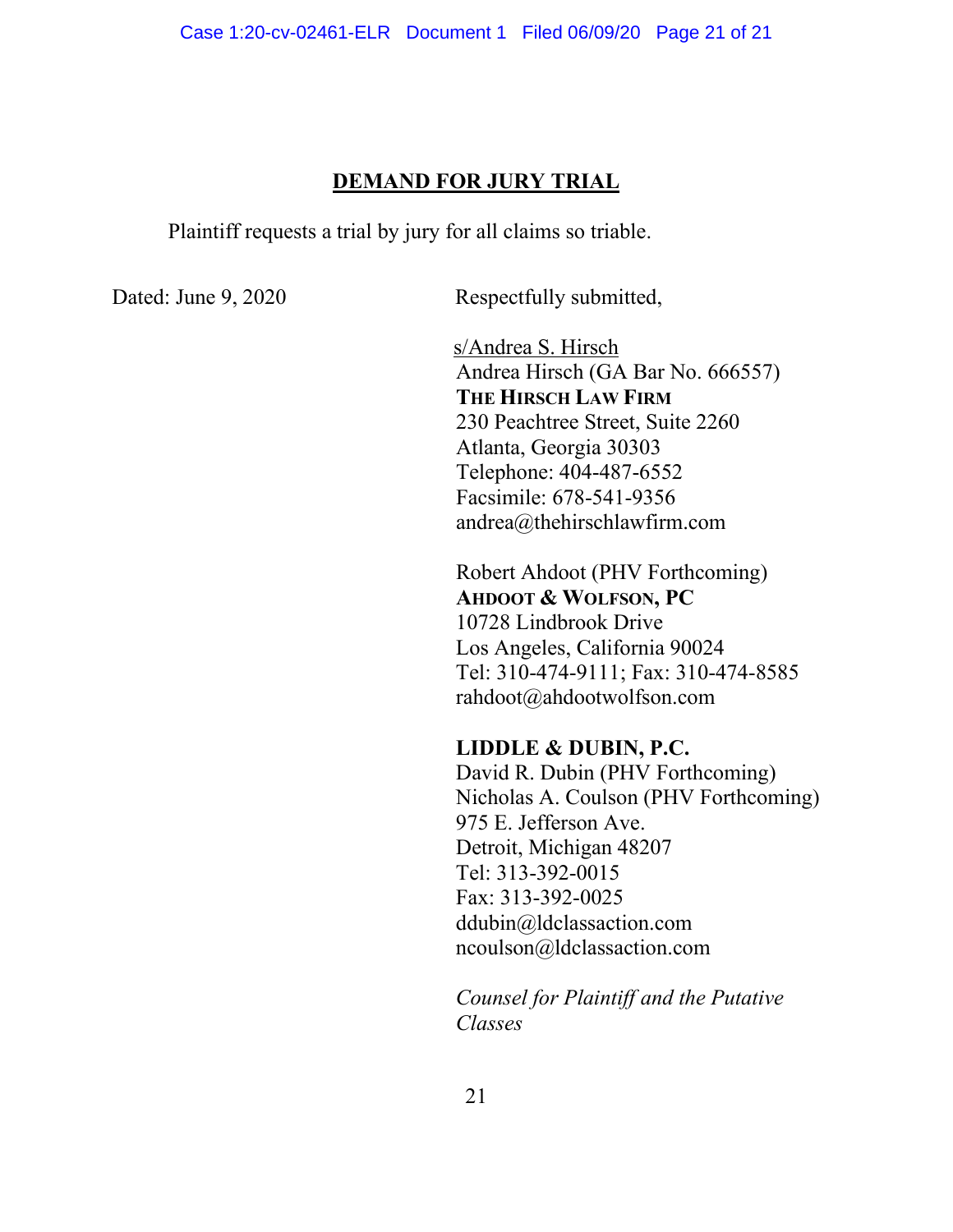# **JS44 (Rev. 6/2017 NDGA) Case 1:20-cv-02461-EL <b>CTVPLCUOVER SHETER** 106/09/20 Page 1 of 2

**The JS44 civil cover sheet and the information contained herein neither replace nor supplement the filing and service of pleadings or other papers as required by law, except as provided by local rules of court. This form is required for the use of the Clerk of Court for the purpose of initiating the civil docket record. (SEE INSTRUCTIONS ATTACHED)**

| $I.$ (a) PLAINTIFF(S)                                                                                                                                                               |                                                                                                                                                                         | <b>DEFENDANT(S)</b>                                    |                                                                                                                                                                                                                                                                                                                    |                                                                                                                                                 |  |  |  |
|-------------------------------------------------------------------------------------------------------------------------------------------------------------------------------------|-------------------------------------------------------------------------------------------------------------------------------------------------------------------------|--------------------------------------------------------|--------------------------------------------------------------------------------------------------------------------------------------------------------------------------------------------------------------------------------------------------------------------------------------------------------------------|-------------------------------------------------------------------------------------------------------------------------------------------------|--|--|--|
| KEVIN POLK, individually and on behalf of all others similarly<br>situated,                                                                                                         |                                                                                                                                                                         | DELTA AIR LINES, INC.,                                 |                                                                                                                                                                                                                                                                                                                    |                                                                                                                                                 |  |  |  |
|                                                                                                                                                                                     |                                                                                                                                                                         |                                                        |                                                                                                                                                                                                                                                                                                                    |                                                                                                                                                 |  |  |  |
| <b>PLAINTIFF</b>                                                                                                                                                                    | (b) COUNTY OF RESIDENCE OF FIRST LISTED<br>Hamblen (TN)<br>(EXCEPT IN U.S. PLAINTIFF CASES)                                                                             |                                                        | <b>DEFENDANT</b>                                                                                                                                                                                                                                                                                                   | COUNTY OF RESIDENCE OF FIRST LISTED<br>(IN U.S. PLAINTIFF CASES ONLY)                                                                           |  |  |  |
|                                                                                                                                                                                     |                                                                                                                                                                         |                                                        | <b>INVOLVED</b>                                                                                                                                                                                                                                                                                                    | NOTE: IN LAND CONDEMNATION CASES, USE THE LOCATION OF THE TRACT OF LAND                                                                         |  |  |  |
| (c) ATTORNEYS (FIRM NAME, ADDRESS, TELEPHONE NUMBER, AND<br><b>E-MAIL ADDRESS)</b>                                                                                                  |                                                                                                                                                                         | <b>ATTORNEYS</b> (IF KNOWN)                            |                                                                                                                                                                                                                                                                                                                    |                                                                                                                                                 |  |  |  |
| Andrea Hirsch, THE HIRSCH LAW FIRM<br>230 Peachtree Street, Suite 2260<br>Atlanta, Georgia 30303<br>Telephone: 404-487-6552; Facsimile: 678-541-9356<br>andrea@thehirschlawfirm.com |                                                                                                                                                                         |                                                        |                                                                                                                                                                                                                                                                                                                    |                                                                                                                                                 |  |  |  |
| II. BASIS OF JURISDICTION<br>(PLACE AN "X" IN ONE BOX ONLY)                                                                                                                         |                                                                                                                                                                         |                                                        |                                                                                                                                                                                                                                                                                                                    | <b>III. CITIZENSHIP OF PRINCIPAL PARTIES</b><br>(PLACE AN "X" IN ONE BOX FOR PLAINTIFF AND ONE BOX FOR DEFENDANT)<br>(FOR DIVERSITY CASES ONLY) |  |  |  |
| <b>U.S. GOVERNMENT</b><br><b>PLAINTIFF</b><br><b>U.S. GOVERNMENT</b><br><b>DEFENDANT</b>                                                                                            | <b>FEDERAL QUESTION</b><br>(U.S. GOVERNMENT NOT A PARTY)<br>V<br><b>DIVERSITY</b><br>(INDICATE CITIZENSHIP OF PARTIES<br>IN ITEM III)                                   | PLF<br>DEF<br>Η,<br>$\boxed{\mathcal{V}},$<br>$\Box_3$ | PLF<br>DEF<br>☑<br><b>CITIZEN OF THIS STATE</b><br><b>INCORPORATED OR PRINCIPAL</b><br>PLACE OF BUSINESS IN THIS STATE<br><b>CITIZEN OF ANOTHER STATE</b><br>INCORPORATED AND PRINCIPAL<br>PLACE OF BUSINESS IN ANOTHER STATE<br><b>CITIZEN OR SUBJECT OF A</b><br><b>FOREIGN NATION</b><br><b>FOREIGN COUNTRY</b> |                                                                                                                                                 |  |  |  |
| V<br>ORIGINAL<br><b>PROCEEDING</b><br><b>MULTIDISTRICT</b><br><b>LITIGATION-</b>                                                                                                    | <b>IV. ORIGIN (PLACE AN "X "IN ONE BOX ONLY)</b><br><b>REMOVED FROM</b><br><b>3 REMANDED FROM</b><br><b>STATE COURT</b><br><b>APPELLATE COURT</b>                       | <b>4 REINSTATED OR</b><br><b>REOPENED</b>              | <b>TRANSFERRED FROM</b><br><b>ANOTHER DISTRICT</b><br>(Specify District)                                                                                                                                                                                                                                           | <b>APPEAL TO DISTRICT JUDGE</b><br><b>MULTIDISTRICT</b><br><b>6 LITIGATION -</b><br>FROM MAGISTRATE JUDGE<br><b>TRANSFER</b><br><b>JUDGMENT</b> |  |  |  |
| <b>DIRECT FILE</b>                                                                                                                                                                  |                                                                                                                                                                         |                                                        |                                                                                                                                                                                                                                                                                                                    |                                                                                                                                                 |  |  |  |
|                                                                                                                                                                                     | V. CAUSE OF ACTION (CITE THE U.S. CIVIL STATUTE UNDER WHICH YOU ARE FILING AND WRITE A BRIEF STATEMENT OF CAUSE - DO NOT CITE JURISDICTIONAL STATUTES UNLESS DIVERSITY) |                                                        |                                                                                                                                                                                                                                                                                                                    | 28 U.S.C. § 1332(d)(2)(A) - breach of contract for failure to provide refund for flight the airline canceled due to COVID-19                    |  |  |  |
|                                                                                                                                                                                     | (IF COMPLEX, CHECK REASON BELOW)                                                                                                                                        |                                                        |                                                                                                                                                                                                                                                                                                                    |                                                                                                                                                 |  |  |  |
|                                                                                                                                                                                     | $\Box$ 1. Unusually large number of parties.<br>$\Box$ 6. Problems locating or preserving evidence                                                                      |                                                        |                                                                                                                                                                                                                                                                                                                    |                                                                                                                                                 |  |  |  |
|                                                                                                                                                                                     | $\Box$ 2. Unusually large number of claims or defenses.                                                                                                                 |                                                        | 7. Pending parallel investigations or actions by government.                                                                                                                                                                                                                                                       |                                                                                                                                                 |  |  |  |
|                                                                                                                                                                                     | 3. Factual issues are exceptionally complex                                                                                                                             |                                                        | $\Box$ 8. Multiple use of experts.                                                                                                                                                                                                                                                                                 |                                                                                                                                                 |  |  |  |
|                                                                                                                                                                                     | 4. Greater than normal volume of evidence.                                                                                                                              |                                                        | 9. Need for discovery outside United States boundaries.                                                                                                                                                                                                                                                            |                                                                                                                                                 |  |  |  |
| $\frac{1}{2}$ 5. Extended discovery period is needed.<br>10. Existence of highly technical issues and proof.                                                                        |                                                                                                                                                                         |                                                        |                                                                                                                                                                                                                                                                                                                    |                                                                                                                                                 |  |  |  |
| <b>CONTINUED ON REVERSE</b>                                                                                                                                                         |                                                                                                                                                                         |                                                        |                                                                                                                                                                                                                                                                                                                    |                                                                                                                                                 |  |  |  |
| FOR OFFICE USE ONLY<br>RECEIPT #                                                                                                                                                    | AMOUNT \$                                                                                                                                                               |                                                        | APPLYING IFP                                                                                                                                                                                                                                                                                                       | MAG. JUDGE (IFP)                                                                                                                                |  |  |  |
| <b>JUDGE</b>                                                                                                                                                                        | MAG. JUDGE                                                                                                                                                              | NATURE OF SUIT                                         |                                                                                                                                                                                                                                                                                                                    | <b>CAUSE OF ACTION</b>                                                                                                                          |  |  |  |

*(Referral)*